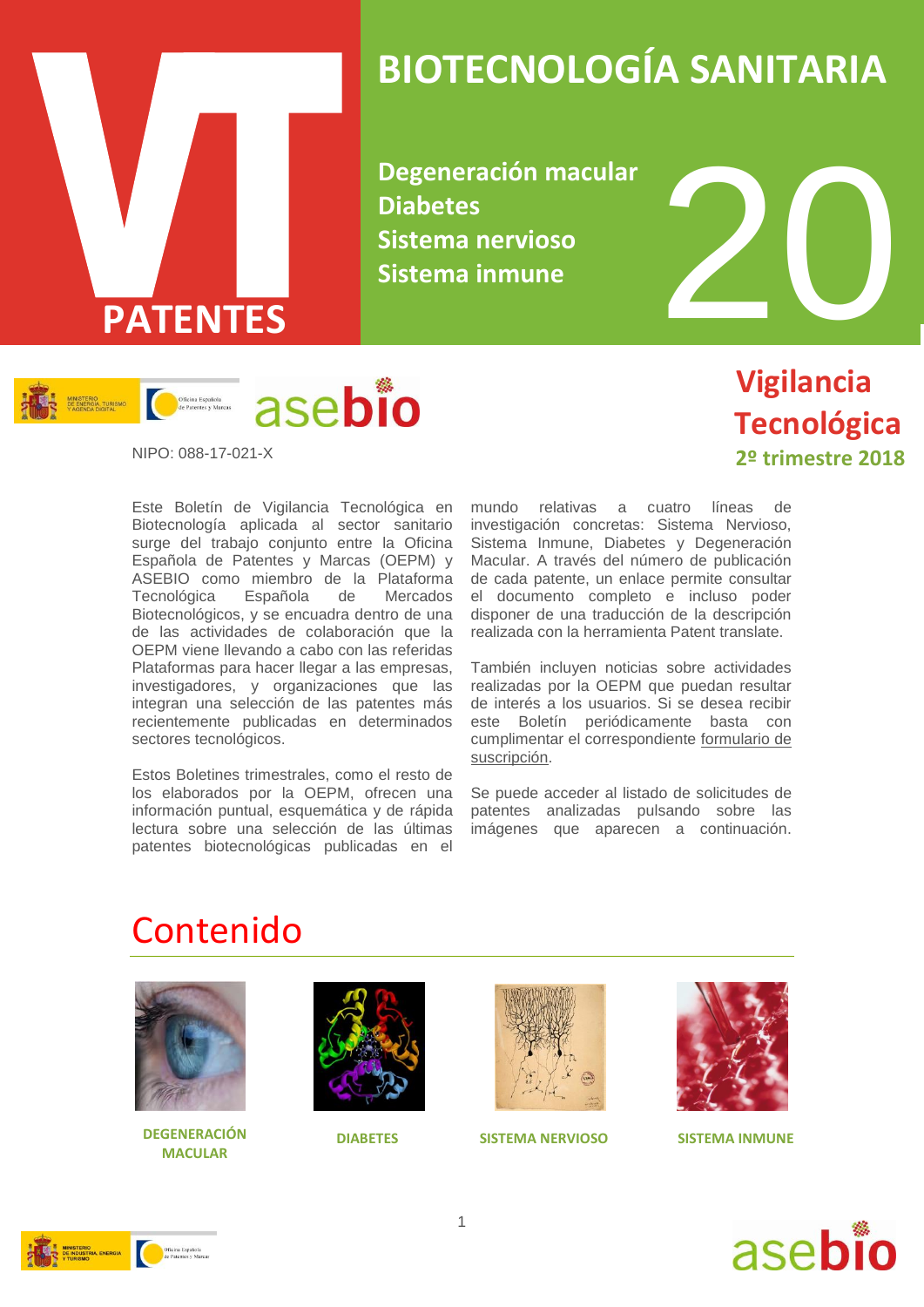### **Degeneración Macular**

| Nº DE PUBLICACIÓN | <b>SOLICITANTE</b>                                                                                                            | <b>CONTENIDO TÉCNICO</b>                                                                                             |
|-------------------|-------------------------------------------------------------------------------------------------------------------------------|----------------------------------------------------------------------------------------------------------------------|
| WO2018071465      | WELLSTAT OPHTHALMICS CORP [US]                                                                                                | Fusion protein between short form<br>rod-derived cone viability factor and<br>a hydrophilic peptide                  |
| WO2018067646      | ASCLEPIX THERAPEUTICS LLC [US];<br>UNIV JOHNS HOPKINS [US]                                                                    | Compounds and methods for<br>activating Tie2 signaling                                                               |
| WO2018067694      | UND LIFE SCIENCES LLC [US]                                                                                                    | Composition of bioactive lipids and<br>methods of use thereof                                                        |
| WO2018046997      | SAKSIN LIFESCIENCES PVT LTD [IN];<br>UNIV TORONTO [CA]                                                                        | Synthetic antibodies against VEGT<br>and their uses                                                                  |
| WO2018048234      | SCRIPPS KOREA ANTIBODY INST [KR]                                                                                              | Deglycosylated antibody<br>specifically binding to clec14a and<br>uses thereof                                       |
| WO2018094316      | JUST BIOTHERAPEUTICS INC [US]                                                                                                 | Aflibercept formulations and uses<br>thereof                                                                         |
| WO2018060942      | SIFI MEDTECH S R L [IT]                                                                                                       | Method for bio-computer analysis<br>for evaluating the risk for the onset<br>of age- related macular<br>degeneration |
| WO2018055094      | THE PROVOST FELLOWS FOUND<br><b>SCHOLARS &amp; THE OTHER MEMBERS</b><br>OF BOARD OF THE COLLEGE OF THE<br>HOLY & UNDIV T [IE] | Treatment of age-related macular<br>degeneration                                                                     |
| WO2018089305      | UNIV MIAMI [US]                                                                                                               | Anti-secretogranin III(scg3)<br>antibodies and uses thereof                                                          |



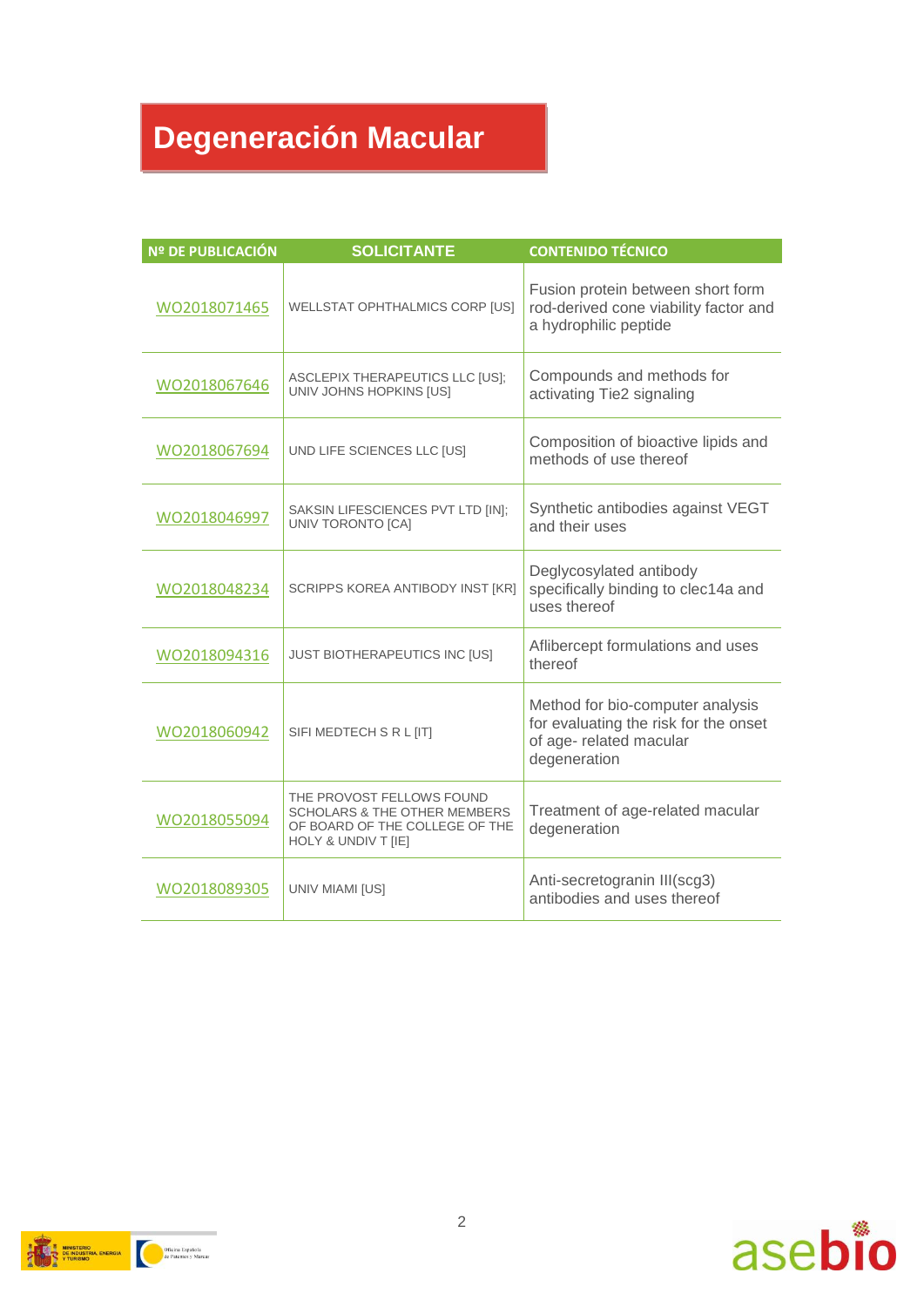### **Diabetes**

| <b>Nº DE PUBLICACIÓN</b> | <b>SOLICITANTE</b>                 | <b>CONTENIDO TÉCNICO</b>                                                                                                       |
|--------------------------|------------------------------------|--------------------------------------------------------------------------------------------------------------------------------|
| WO2018101593             | WEDEA INC [KR]                     | Composition for preventing and<br>treating degenerative brain<br>diseases by using novel lactic acid<br>bacteria               |
| WO2018100581             | MIR2ME LTD [IL]                    | Compound for diabetes mellitus<br>type 2 and insulin resistance                                                                |
| WO2018096460             | <b>BIOCON RES LIMITED [IN]</b>     | Pharmaceutical compositions of<br>GLP-1 analogues                                                                              |
| WO2018090851             | UNIV XIAMEN [CN]                   | Use of FBP aldolase in preparation<br>of drug activating AMPK                                                                  |
| WO2018094388             | UNIV CASE WESTERN RESERVE [US]     | Rapid-acting insulin analogues of<br>enhanced stability                                                                        |
| WO2018093966             | PURDUE RESEARCH FOUNDATION<br>[US] | Compositions and methods for<br>regulating body weight and<br>metabolic syndromes                                              |
| WO2018094107             | BAYLOR COLLEGE MEDICINE [US]       | Recreation of pancreatic niche<br>allows for novel methods for<br>human, mature beta derivation from<br>pluripotent stem cells |
| WO2018092155             | LORVEN BIOLOGICS PVT LTD [IN]      | A non-GMO rice variety with high<br>resistance starch and dietary fibre                                                        |
| WO2018089909             | <b>IMAGINE PHARMA [US]</b>         | Compositions and methods for<br>treating diabetes, hypertension and<br>hypercholesterolemia                                    |
| WO2018089305             | UNIV MIAMI [US]                    | Anti-secretogranin III (scg3)<br>antibodies and uses thereof                                                                   |
| WO2018089602             | BAYLOR COLLEGE MEDICINE [US]       | Therapeutic for the prevention<br>and/or treatment of weight gain<br>and/or diabetes                                           |
| WO2018089692             | PHLORONOL INC [US]                 | Eckol derivatives, methods of<br>synthesis and uses thereof                                                                    |



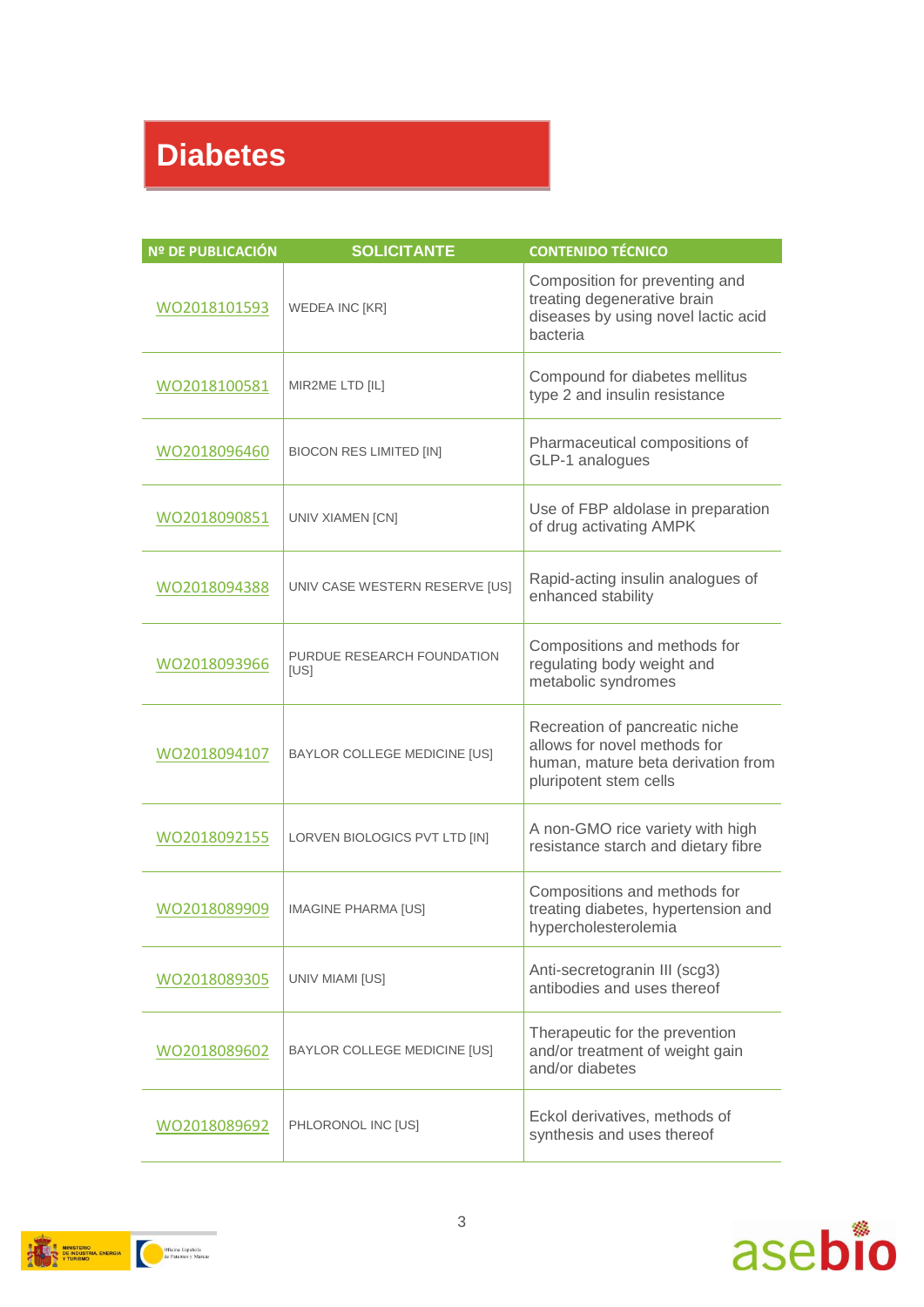| Nº DE PUBLICACIÓN | <b>SOLICITANTE</b>                                              | <b>CONTENIDO TÉCNICO</b>                                                                                                        |
|-------------------|-----------------------------------------------------------------|---------------------------------------------------------------------------------------------------------------------------------|
| WO2018088521      | OTSUKA PHARMA CO LTD [JP]; UNIV<br><b>TOHOKU [JP]</b>           | Method for assessing sugar uptake<br>ability of liver                                                                           |
| WO2018084531      | CELL BIOTECH CO LTD [KR]                                        | Composition for prevention or<br>treatment of bone disease, obesity,<br>and lipid-related metabolic disorder                    |
| WO2018076284      | UNIV HONG KONG [CN]                                             | Non-polyaminated Lcn2 as a<br>biomarker for diagnosis and<br>treatment of cardiometabolic<br>diseases                           |
| WO2018071975      | BETA CELL TECH PTY LTD [AU]                                     | Cell population seeding in dermal<br>matrices for endocrine disorder<br>management                                              |
| WO2018071967      | <b>AUSTRALIAN FOUNDATION FOR</b><br><b>DIABETES RES [AU]</b>    | Cell associated scaffolds for<br>delivery of agents                                                                             |
| WO2018071528      | UNIV OF GEORGIA RESEARCH<br>FOUNDATION INC [US]                 | Proteins and method for treating<br>obesity and associated<br>comorbidities                                                     |
| WO2018069926      | KAMADA LTD [IL]                                                 | Multiple-variable dose regimen for<br>treating diabetes                                                                         |
| WO2018067646      | ASCLEPIX THERAPEUTICS LLC [US];<br>UNIV JOHNS HOPKINS [US]      | Compounds and methods for<br>activating Tie2 signaling                                                                          |
| WO2018066969      | INSECT BIOTECH CO LTD [KR]                                      | Pharmaceutical composition<br>comprising arazyme as effective<br>ingredient for prevention or<br>treatment of metabolic disease |
| WO2018067694      | UND LIFE SCIENCES LLC IUSI                                      | Composition of bioactive lipids and<br>methods of use thereof                                                                   |
| WO2018067575      | <b>INDIANA UNIV RESEARCH AND</b><br>TECHNOLOGY CORPORATION [US] | Combination drug therapy reduces<br>PARP-1 related dna repair and<br>increases the efficacy of genotoxic<br>agents              |
| WO2018066409      | HUBIT GENOMIX INC [JP]; FUSO<br>PHARMACEUTICAL IND [JP]         | Inspection method enabling specific<br>diagnosis of pathological state of<br>diabetic nephropathy at early stage                |
| WO2018064603      | UNIV NORTH CAROLINA CHAPEL HILL<br>[US]                         | Compositions and methods for<br>crosslinking Fc receptors                                                                       |
| WO2018058086      | UNIV TOLEDO [US]                                                | Synthetic lipopeptide vaccines and<br>immunotherapeutics                                                                        |



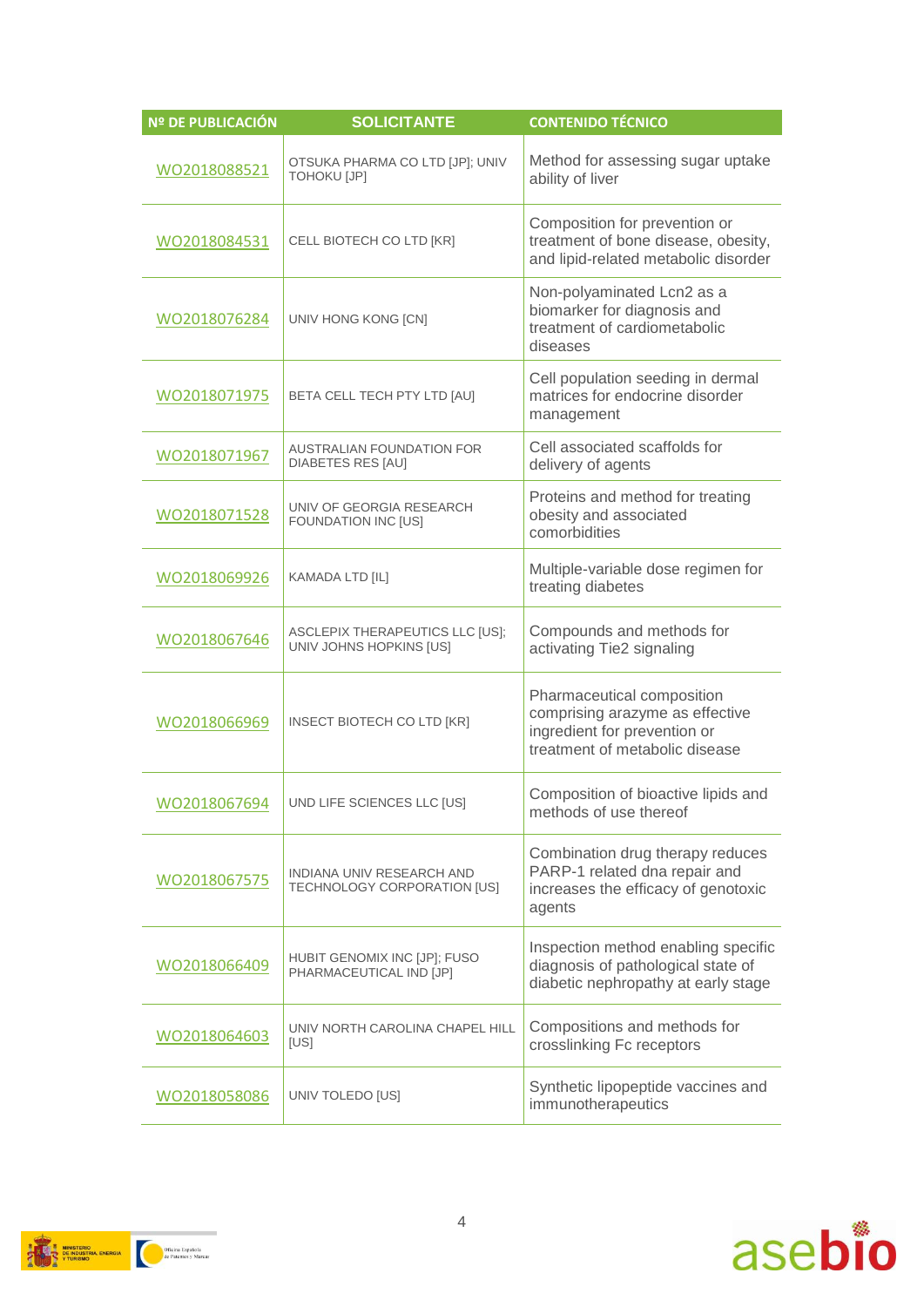| Nº DE PUBLICACIÓN | <b>SOLICITANTE</b>                                                                                                                                                                                                                              | <b>CONTENIDO TÉCNICO</b>                                                                                                   |
|-------------------|-------------------------------------------------------------------------------------------------------------------------------------------------------------------------------------------------------------------------------------------------|----------------------------------------------------------------------------------------------------------------------------|
| WO2018056764      | HANMI PHARM IND CO LTD [KR];<br>SANOFI AVENTIS DEUTSCHLAND [DE]                                                                                                                                                                                 | Insulin analog having reduced<br>binding force to insulin receptor,<br>and use thereof                                     |
| WO2018056762      | <b>DXGEN CORP [KR]</b>                                                                                                                                                                                                                          | Reagent composition for measuring<br>glycated albumin and method for<br>measuring glycated albumin using<br>same           |
| WO2018056541      | KIM BRIAN [KR]                                                                                                                                                                                                                                  | Agonist peptide for adiponectin<br>receptor                                                                                |
| WO2018056540      | KIM BRIAN [KR]                                                                                                                                                                                                                                  | Agonist peptide for adiponectin<br>receptor                                                                                |
| WO2018053306      | UNIV MIAMI [US]                                                                                                                                                                                                                                 | Double suicide gene vector<br>systems for stem cells                                                                       |
| WO2018045872      | UNIV CHINA PHARMA [CN]                                                                                                                                                                                                                          | Polypeptide and uses thereof                                                                                               |
| WO2018045492      | <b>BGI SHENZHEN [CN]</b>                                                                                                                                                                                                                        | Faecalibacterium longum and<br>application thereof                                                                         |
| WO2018104336      | INSERM INSTITUT NATIONAL DE LA<br>SANTE ET DE LA RECH MEDICALE<br>[FR]; CENTRE NAT RECH SCIENT [FR];<br>UNIV CLAUDE BERNARD LYON [FR];<br>ENS ECOLE NORMALE SUPERIEURE<br>DE LYON [FR]; INSTITUT NAT DES<br>SCIENCES APPLIQUEES DE LYON<br>[FR] | Lactic acid bacteria of use for<br>treating metabolic diseases,<br>especially type 2 diabetes                              |
| WO2018104263      | INSERM INSTITUT NATIONAL DE LA<br>SANTE ET DE LA RECH MEDICALE<br>[FR]; UNIV TOULOUSE 3 PAUL<br>SABATIER [FR]                                                                                                                                   | Methods of enhancing the potency<br>of incretin-based drugs in subjects<br>in need thereof                                 |
| WO2018097793      | BAECKHED FREDRIK [SE]; KOH ARA<br>[SE]                                                                                                                                                                                                          | Metabolic disorders                                                                                                        |
| WO2018100134      | SANOFI SA [FR]                                                                                                                                                                                                                                  | New compounds as peptidic<br>trigonal GLP1/glucagon/GIP<br>receptor agonists                                               |
| WO2018096164      | NOVO NORDISK AS [DK]                                                                                                                                                                                                                            | Insulin degludec for treating<br>diabetes                                                                                  |
| WO2018096163      | NOVO NORDISK AS [DK]                                                                                                                                                                                                                            | Insulin degludec for improvement of<br>glycaemic control and reduction of<br>acute and long-term diabetes<br>complications |
| WO2018096162      | NOVO NORDISK AS [DK]                                                                                                                                                                                                                            | Insulin degludec in cardiovascular<br>conditions                                                                           |
| WO2018095938      | SOTIO A S [CZ]                                                                                                                                                                                                                                  | Tolerogenic dendritic cells                                                                                                |



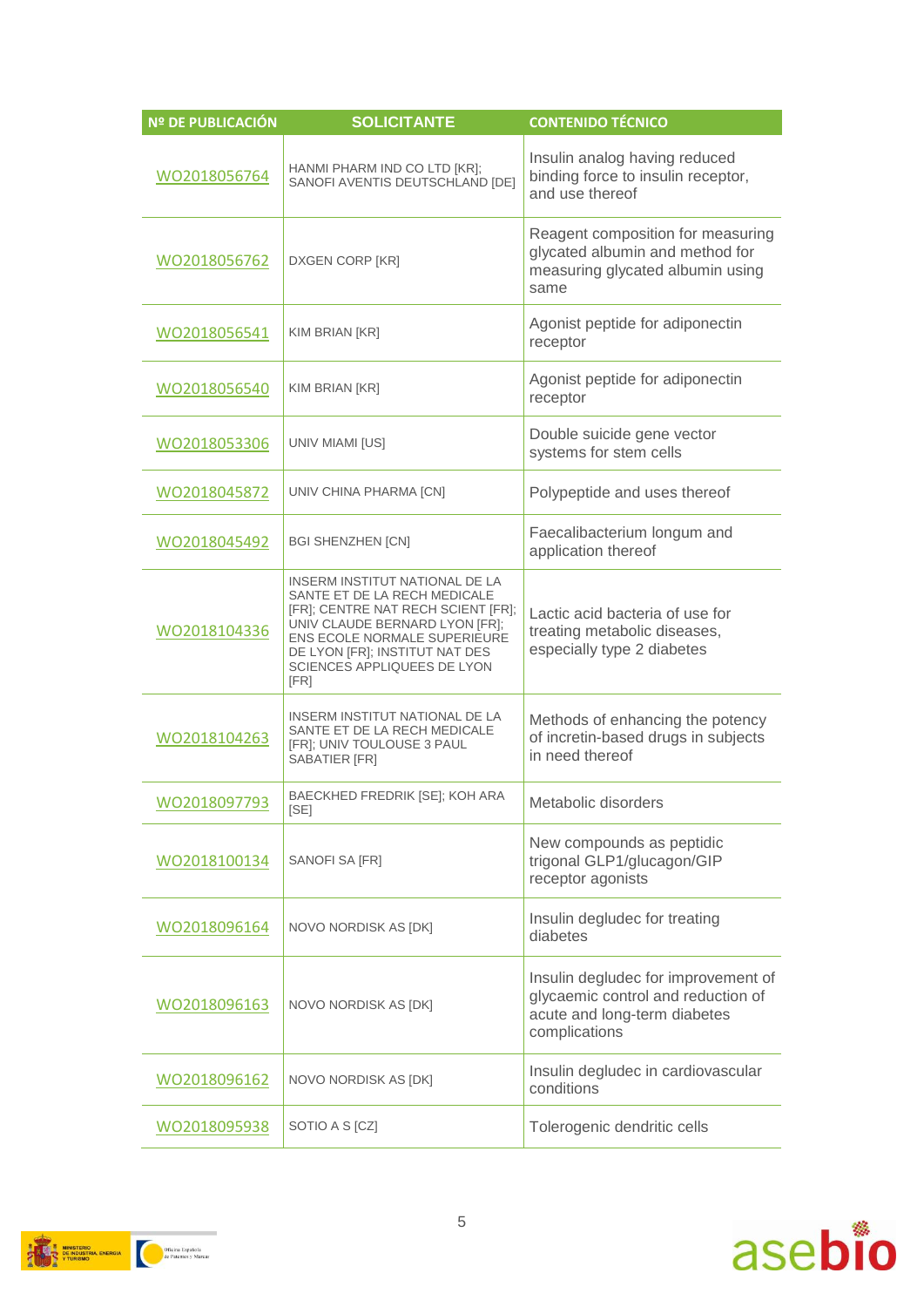| Nº DE PUBLICACIÓN | <b>SOLICITANTE</b>                                                                                                                                                                                       | <b>CONTENIDO TÉCNICO</b>                                                                                                 |
|-------------------|----------------------------------------------------------------------------------------------------------------------------------------------------------------------------------------------------------|--------------------------------------------------------------------------------------------------------------------------|
| WO2018055452      | CELLINK HEAL AS [NO]                                                                                                                                                                                     | Implantable device and 3D<br>bioprinting methods for preparing<br>implantable device to deliver islets<br>of langerhans  |
| WO2018083116      | NOVO NORDISK AS [DK]                                                                                                                                                                                     | Temperature based plasmid<br>regulation system                                                                           |
| WO2018083111      | NOVO NORDISK AS [DK]                                                                                                                                                                                     | Tolerogenic DNA vaccine                                                                                                  |
| WO2018067754      | <b>FAIRBANKS PHARMACEUTICALS INC</b><br>[US]                                                                                                                                                             | Anti-FSTL3 antibodies and uses<br>thereof                                                                                |
| WO2018060736      | ARECOR LTD [GB]                                                                                                                                                                                          | Novel formulations                                                                                                       |
| WO2018060735      | ARECOR LTD [GB]                                                                                                                                                                                          | Novel formulations                                                                                                       |
| WO2018069487      | INSERM INSTITUT NATIONAL DE LA<br>SANTE ET DE LA RECH MEDICALE<br>[FR]; CENTRE HOSPITALIER UNIV DE<br>POITIERS [FR]; UNIV POITIERS [FR]                                                                  | Methods and kits for predicting the<br>risk of loss of renal function in<br>patients with type 2 diabetes                |
| WO2018064098      | COHBAR INC [US]                                                                                                                                                                                          | Therapeutic MOTS-c related<br>peptides                                                                                   |
| WO2018057977      | DELPOR INC [US]                                                                                                                                                                                          | Stable compositions for incretin<br>mimetic compounds                                                                    |
| EP3299820         | SYSMEX CORP [JP]                                                                                                                                                                                         | Method and apparatus for assisting<br>diagnosis of risk of progression of<br>diabetic nephropathy                        |
| EP3299819         | SYSMEX CORP [JP]                                                                                                                                                                                         | Method and apparatus for assisting<br>diagnosis of risk of progression to<br>stage 2 or higher diabetic<br>nephropathy   |
| WO2018050833      | ABLYNX NV [BE]; VIB VZW [BE]; VRIJE<br>UNIV BRUSSEL [BE]                                                                                                                                                 | Immunoglobulin single variable<br>domains directed against<br>macrophage migration inhibitory<br>factor                  |
| WO2018047062      | CHEMICAL & BIOPHARMACEUTICAL<br>LABORATORIES OF PATRAS S A [GR]                                                                                                                                          | Proinsulin derivatives                                                                                                   |
| WO2018046648      | UNIV LEUVEN KATH [BE]                                                                                                                                                                                    | Citrullinated peptides for diagnosis<br>or treatment of diabetes                                                         |
| WO2018065132      | INSTITUT NATIONAL DE LA RECH<br>AGRONOMIQUE [FR]; UNIV PIERRE ET<br>MARIE CURIE PARIS 6 [FR]; ASSIST<br>PUBLIQUE HOPITAUX DE PARIS [FR];<br>INSTITUT NATIONAL DE LA SANTE ET<br>DE LA RECH MEDICALE [FR] | Use of AhR agonist for the<br>preventive or curative treatment of<br>metabolic syndrome and the<br>associated disorders. |
| EP3329930         | <b>NURITAS LTD [IE]</b>                                                                                                                                                                                  | Pharmaceuctical compositions                                                                                             |



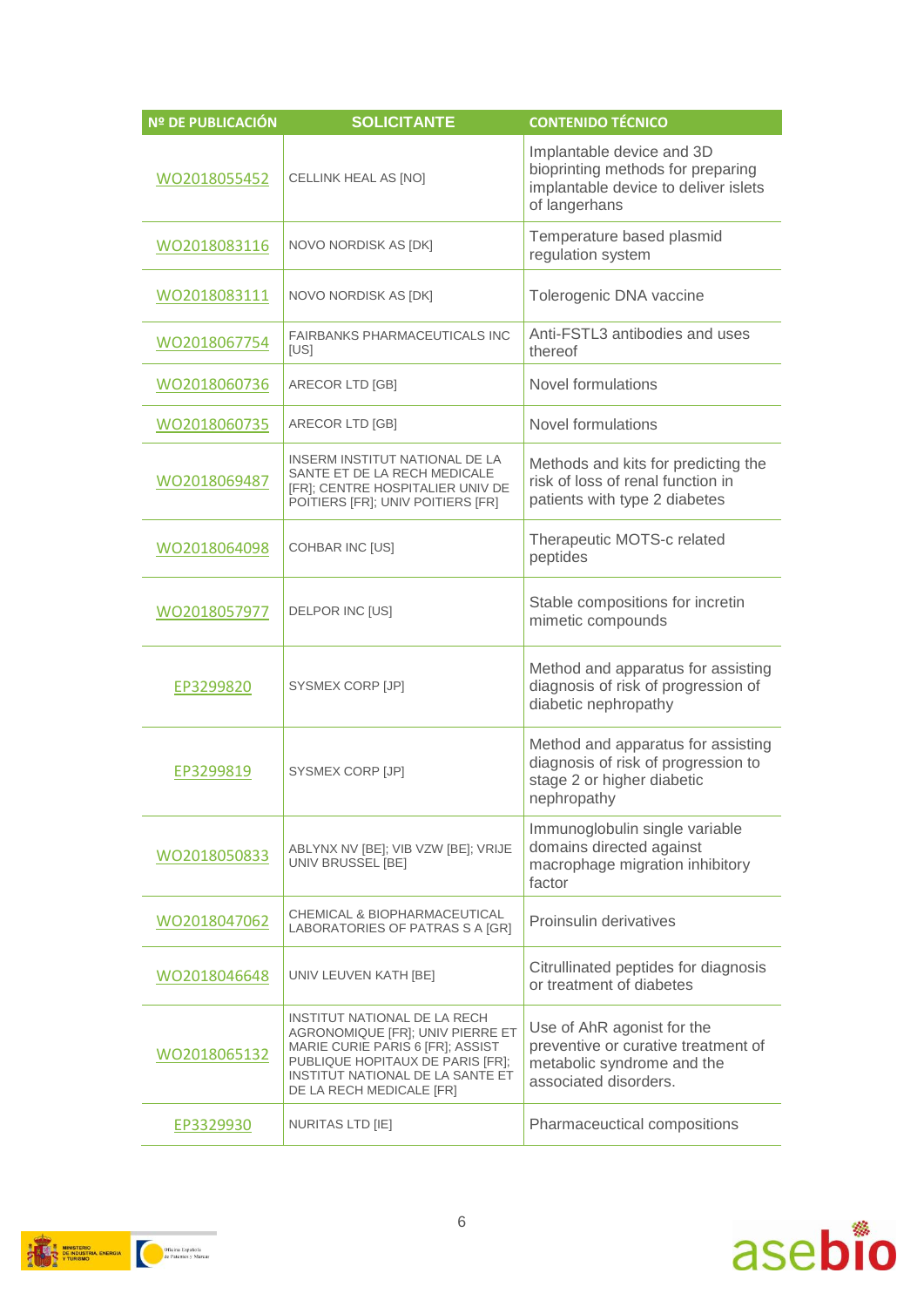### **Sistema Nervioso**

| Nº DE PUBLICACIÓN | <b>SOLICITANTE</b>                                                                                             | <b>CONTENIDO TÉCNICO</b>                                                                                                 |
|-------------------|----------------------------------------------------------------------------------------------------------------|--------------------------------------------------------------------------------------------------------------------------|
| WO2018107059      | LOMA LINDA UNIV HEALTH [US]                                                                                    | Methods of diagnosing Alzheimer's<br>disease and risk of progression to<br>Alzheimer's disease                           |
| WO2018101261      | NAT CENTER OF NEUROLOGY AND<br><b>PSYCHIATRY [JP]</b>                                                          | Prophylactic agent, onset-<br>suppressing agent or therapeutic<br>agent for progressive immune<br>demyelinating diseases |
| WO2018101593      | WEDEA INC [KR]                                                                                                 | Composition for preventing and<br>treating degenerative brain<br>diseases by using novel lactic acid<br>bacteria         |
| WO2018085263      | RESILIO THERAPEUTICS LLC [US]                                                                                  | Compounds for treatment of<br>neurodegenerative diseases                                                                 |
| WO2018084242      | KYUSHU UNIV NATIONAL UNIV<br>CORPORATION [JP]; HISAYAMA RES<br><b>INSTITUTE FOR LIFESTYLE DISEASES</b><br>[JP] | Method for determining risk of<br>Alzheimer's disease                                                                    |
| WO2018081675      | CHARCOT MARIE TOOTH ASS [US];<br>UNIV PENNSYLVANIA [US]                                                        | Rat models for CMT2A that develop<br>a progressive neuropathy                                                            |
| WO2018077303      | UNIV HONG KONG SCIENCE &<br><b>TECHNOLOGY [CN]</b>                                                             | Compositions, methods and kits for<br>detection of genetic variants for<br>Alzheimer's disease                           |
| WO2018066891      | ABION INC [KR]                                                                                                 | Stabilized preparation of interferon<br>beta variant                                                                     |
| WO2018060766      | ANAVI GOFFER SHARON [IL]                                                                                       | Genetic susceptibility diagnosis and<br>treatment of mental disorders                                                    |
| WO2018057855      | UNIV MASSACHUSETTS [US]                                                                                        | AAV treatment of Huntington's<br>disease                                                                                 |
| WO2018058098      | UNIV YALE [US]                                                                                                 | Compounds and methods for<br>treating or preventing Alzheimer's<br>disease                                               |
| WO2018056442      | NATIONAL UNIV CORPORATION<br>TOKYO MEDICAL AND DENTAL UNIV<br>[JP]                                             | Blood-brain barrier permeable<br>heteroduplex nucleic acid                                                               |

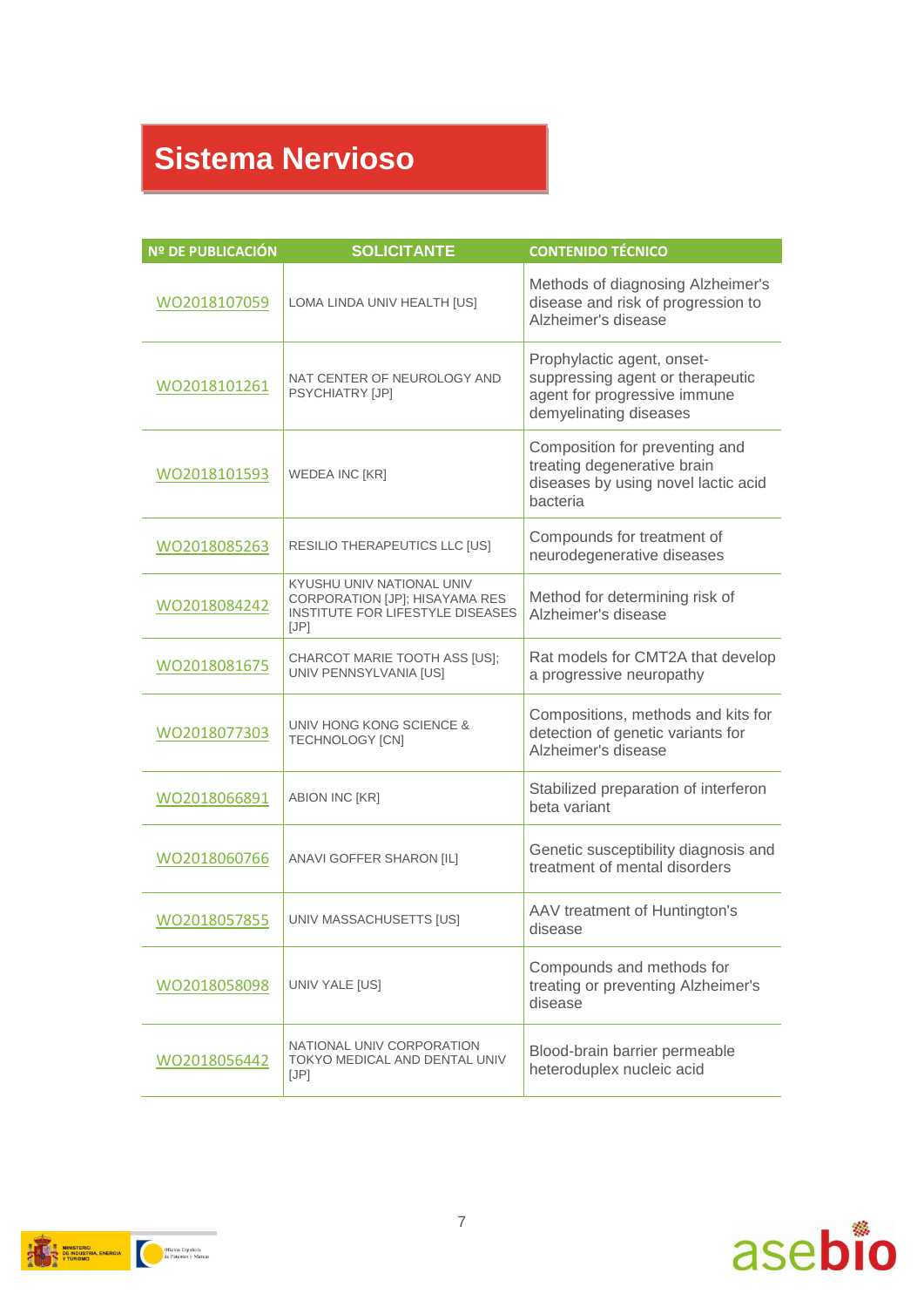| <b>Nº DE PUBLICACIÓN</b> | <b>SOLICITANTE</b>                                                                                                                                         | <b>CONTENIDO TÉCNICO</b>                                                                                                                                    |
|--------------------------|------------------------------------------------------------------------------------------------------------------------------------------------------------|-------------------------------------------------------------------------------------------------------------------------------------------------------------|
| WO2018052182             | SAMSUNG LIFE PUBLIC WELFARE<br><b>FOUNDATION [KR]</b>                                                                                                      | Agent comprising mesenchymal<br>stem cell or agrp for treatment of<br>degenerative brain disease through<br>increase in ubiquitin proteasome<br>activity    |
| WO2018053228             | UNIV CALIFORNIA [US]; OSBORN<br>TERRY W [US]                                                                                                               | Biomarkers for bipolar disorder and<br>schizophrenia                                                                                                        |
| WO2018078665             | LAZZARINO GIUSEPPE [IT]                                                                                                                                    | Biomarkers and methods for in vitro<br>diagnosis of multiple sclerosis                                                                                      |
| WO2018083628             | JANSSEN PHARMACEUTICA NV [BE]                                                                                                                              | Antibodies to pyroglutamate<br>$amyloid-\beta and uses thereof$                                                                                             |
| WO2018091743             | RUHR UNIV BOCHUM [DE]                                                                                                                                      | Combined assay for the differential<br>diagnosis of the Alzheimer's<br>disease                                                                              |
| WO2018081460             | EISAI R&D MAN CO LTD [JP]; SATLIN<br>ANDREW [US]; FUKUSHIMA TATSUTO<br>[JP]                                                                                | Composition comprising an anti-<br>abeta protofibril antibody and a<br>beta-secretase bace1 inhibitor for<br>the treatment of Alzheimer's<br>disease        |
| WO2018091715             | PEKNA MARCELA [SE]; PEKNY MILOS<br>[SE]; STOKOWSKA ANNA [SE]                                                                                               | C3a receptor agonists for use<br>against ischemic brain injury,<br>stroke, traumatic brain injury, spinal<br>cord injury and neurodegenerative<br>disorders |
| WO2018083695             | TIKUN OLAM LTD [IL]                                                                                                                                        | Combination therapies with<br>cannabis plant extract                                                                                                        |
| WO2018071537             | CRESTOVO HOLDINGS LLC [US]                                                                                                                                 | Compositions and methods for<br>treating multiple sclerosis and<br>related disorders                                                                        |
| WO2018075339             | LILLY CO ELI [US]                                                                                                                                          | Combination therapy                                                                                                                                         |
| WO2018083124             | MATN SCIENT LIMITED [GB]                                                                                                                                   | Detection and treatment of<br>demyelinating diseases                                                                                                        |
| WO2018069694             | <b>ICONIC INTELLECTUAL PROPERTY</b><br>LTD [GB]                                                                                                            | Methods for determining whether a<br>patient is likely to benefit from<br>treatment with a therapeutic<br>formulation                                       |
| WO2018078140             | UNIV GRENOBLE ALPES [FR];<br>CENTRE HOSPITALIER UNIV<br><b>GRENOBLE ALPES [FR]; INSTITUT</b><br>NATIONAL DE LA SANTE ET DE LA<br>RECH MEDICALE INSERM [FR] | Anti-Tau nanobodies                                                                                                                                         |

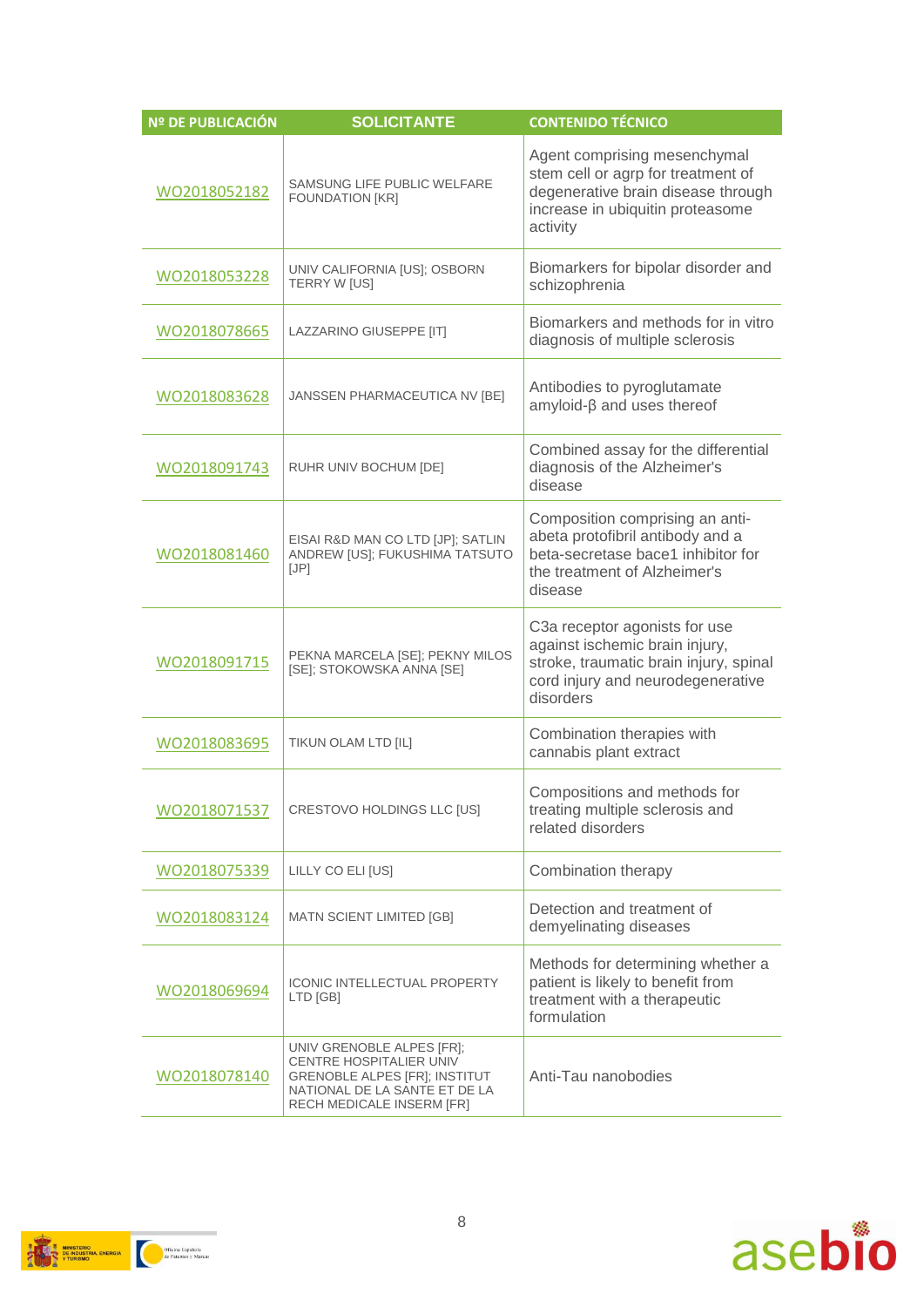| <b>Nº DE PUBLICACIÓN</b> | <b>SOLICITANTE</b>                                                                                    | <b>CONTENIDO TÉCNICO</b>                                                            |
|--------------------------|-------------------------------------------------------------------------------------------------------|-------------------------------------------------------------------------------------|
| WO2018078112             | AARHUS UNIV [DK]                                                                                      | GLP-1 agonist (eg liraglutide) for<br>use in the treatment of multiple<br>sclerosis |
| WO2018064738             | <b>FUND BUTANTAN [BR]</b>                                                                             | Composition, use and method for<br>treating neurodegenerative<br>diseases           |
| WO2018060709             | KING S COLLEGE LONDON [GB]                                                                            | Assay for diagnosing Alzheimer's<br>disease                                         |
| WO2018069296             | <b>DEUTSCHES</b><br><b>KREBSFORSCHUNGSZENTRUM</b><br>STIFTUNG DES OEFFENTLICHEN<br><b>RECHTS [DE]</b> | Rep protein as protein antigen for<br>use in diagnostic assays                      |
| EP3312611                | DR POWER STEM BIOMEDICAL RES<br>INC LTD [TW]                                                          | Method for diagnosis of Alzheimer's<br>disease                                      |
| WO2018105630             | UNIV OSAKA [JP]; FOUNDATION FOR<br><b>BIOMEDICAL RES AND INNOVATION</b><br>[JP]; GENOMIDEA INC [JP]   | Novel therapeutic agent for prionoid<br>diseases                                    |



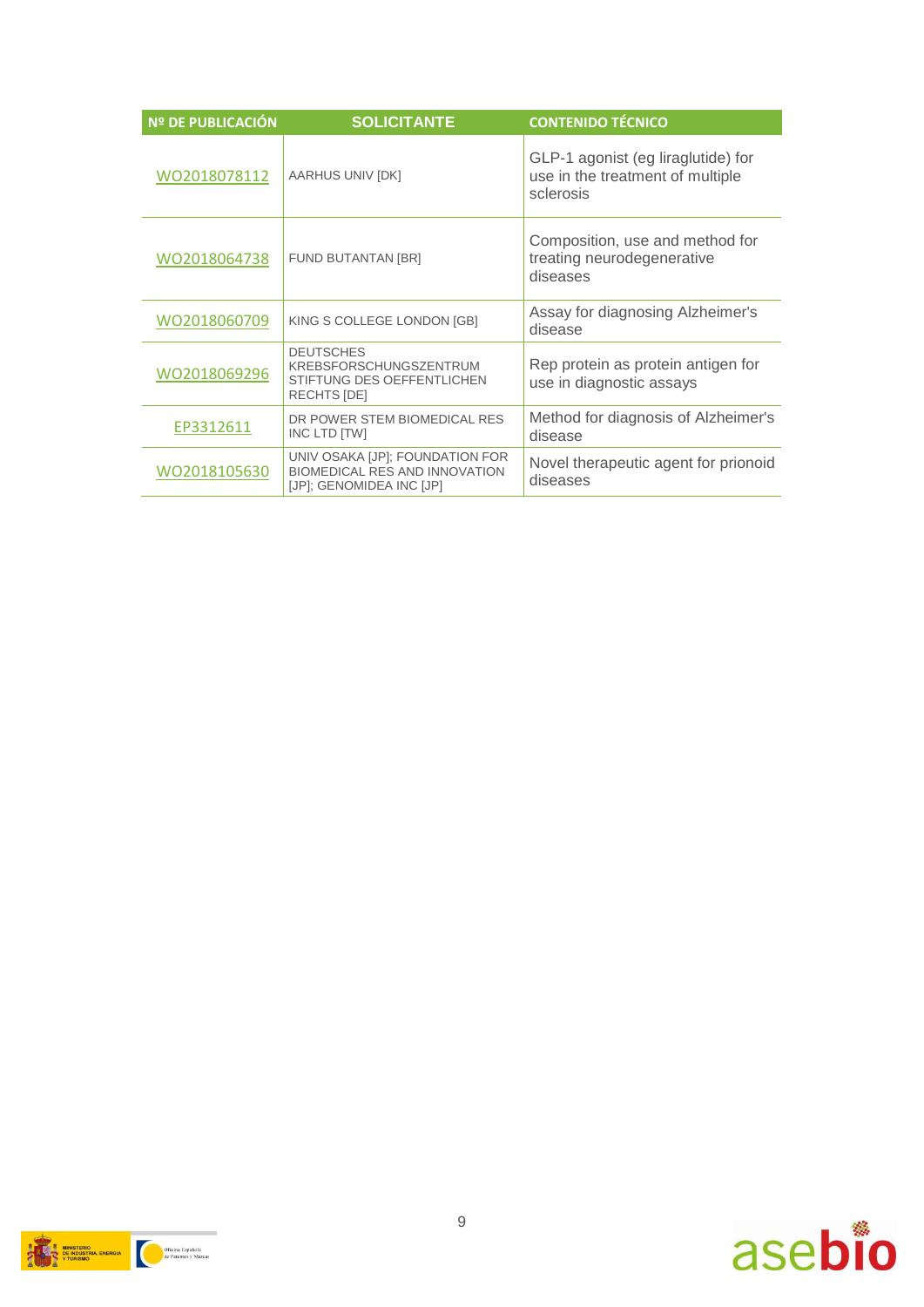### **Sistema Inmune**

| Nº DE PUBLICACIÓN | <b>SOLICITANTE</b>                                                                                                   | <b>CONTENIDO TÉCNICO</b>                                                                            |
|-------------------|----------------------------------------------------------------------------------------------------------------------|-----------------------------------------------------------------------------------------------------|
| WO2018101470      | UNIV TOKYO [JP]                                                                                                      | Antibody to fibrosis-related<br>molecule and medical application<br>thereof                         |
| WO2018101425      | UNIV TOKYO [JP]                                                                                                      | Anti-TLR-9 antibody,<br>pharmaceutical composition, and kit                                         |
| WO2018101398      | NATIONAL UNIV CORPORATION<br>TOKYO MEDICAL AND DENTAL UNIV<br>[JP]                                                   | Method for treating inflammatory<br>bowel disease and pharmaceutical<br>composition for use therein |
| WO2018102752      | CARTESIAN THERAPEUTICS INC [US]                                                                                      | Cancer immuno therapy with highly<br>enriched CD8+ chimeric antigen<br>receptor t cells             |
| WO2018101481      | NIPPON CATALYTIC CHEM IND [JP];<br>EDUCATIONAL FOUNDATION OF<br><b>OSAKA MEDICAL AND</b><br>PHARMACEUTICAL UNIV [JP] | Cell preparation                                                                                    |
| WO2018098226      | OHIO STATE INNOVATION<br><b>FOUNDATION [US]</b>                                                                      | Bicyclic peptidyl inhibitor of tumor<br>necrosis factor-alpha                                       |
| WO2018097308      | CHUGAI PHARMACEUTICAL CO LTD<br>[JP]                                                                                 | Ligand-binding molecule having<br>adjustable ligand binding activity                                |
| WO2018097220      | NEC SOLUTION INNOVATORS LTD<br>[JP]                                                                                  | Nucleic acid molecule and use<br>thereof                                                            |
| WO2018097402      | CELL BIOTECH CO LTD [KR]                                                                                             | Lactic acid bacteria-derived protein<br>and preparation method therefor                             |
| WO2018093841      | JANSSEN BIOTECH INC [US]                                                                                             | Method of treating psoriasis with<br>anti-IL-23 specific antibody                                   |
| WO2018093868      | UNIV FLORIDA [US]                                                                                                    | Immunoglobulin proteases<br>compositions, and uses thereof                                          |
| WO2018088813      | ICM CO LTD [KR]                                                                                                      | Nkx3.2 fragment and<br>pharmaceutical composition<br>comprising same as active<br>ingredient        |
| WO2018085935      | ENGENE INC [CA]                                                                                                      | Intestinal expression of<br>programmed death ligand 1                                               |
| WO2018089858      | HEALTHTELL INC [US]                                                                                                  | Methods for identifying candidate<br>biomarkers                                                     |

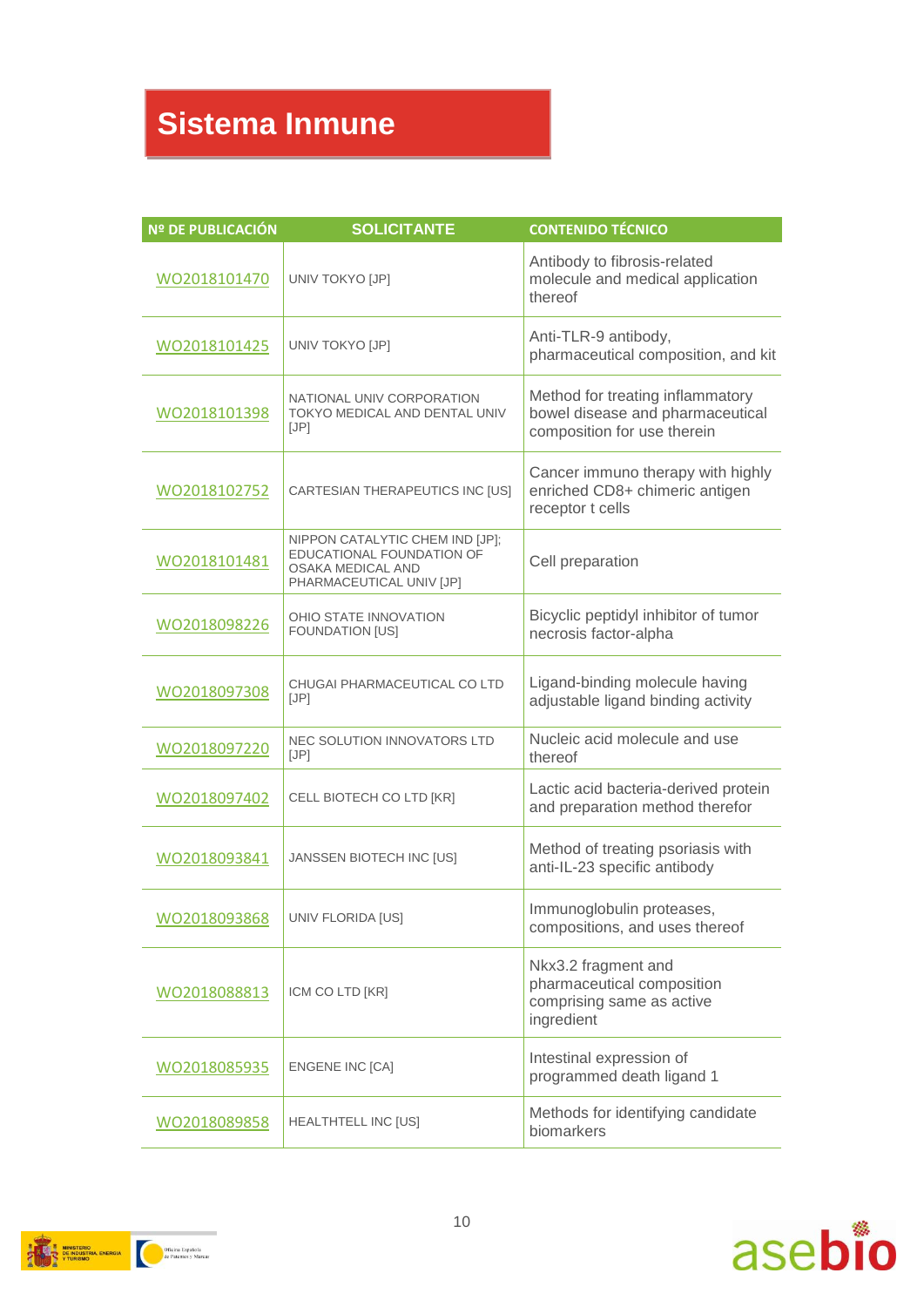| Nº DE PUBLICACIÓN | <b>SOLICITANTE</b>                                     | <b>CONTENIDO TÉCNICO</b>                                                                                                                                                                                                             |
|-------------------|--------------------------------------------------------|--------------------------------------------------------------------------------------------------------------------------------------------------------------------------------------------------------------------------------------|
| WO2018088821      | UNIV ULSAN FOUND IND COOP [KR];<br>THE ASAN FOUND [KR] | Composition for promoting stem<br>cell activity, comprising histone<br>deacetylase inhibitor and priming<br>factor as active ingredients                                                                                             |
| WO2018087597      | UTI LP [CA]                                            | Recombinant PMMC class II<br>molecules                                                                                                                                                                                               |
| WO2018084172      | UNIV KEIO [JP]                                         | Bacteria inducing Th1 cells                                                                                                                                                                                                          |
| WO2018084311      | UNIV OSAKA [JP]                                        | Prophylactic or therapeutic agent<br>for inflammatory skin disease                                                                                                                                                                   |
| WO2018080196      | <b>CELLTRION INC [KR]</b>                              | Stable pharmaceutical formulation                                                                                                                                                                                                    |
| WO2018081074      | CEDARS SINAI MEDICAL CENTER [US]                       | Neutralizing anti-TL1A monoclonal<br>antibodies                                                                                                                                                                                      |
| WO2018080118      | AMOREPACIFIC CORP [KR]                                 | Composition for diagnosis of<br>psoriasis-related diseases                                                                                                                                                                           |
| WO2018075818      | AMGEN INC [US]                                         | Pharmaceutical formulations and<br>methods of making the same                                                                                                                                                                        |
| WO2018073734      | <b>BIOCON LTD [IN]</b>                                 | A monoclonal antibody and a<br>method of use for the treatment of<br>lupus                                                                                                                                                           |
| WO2018070521      | FUKUSHIMA MEDICAL UNIV [JP]                            | Fusion polypeptide for inhibiting<br>complement activation pathway                                                                                                                                                                   |
| WO2018058246      | UNIV LAVAL [CA]                                        | Treatment of inflammatory bowel<br>disease with nucleoside<br>triphosphate disphoshohydrolase,<br>P2Y2 antagonist and/or P2Y6<br>antagonist                                                                                          |
| WO2018064603      | UNIV NORTH CAROLINA CHAPEL HILL<br>[US]                | Compositions and methods for<br>crosslinking Fc receptors                                                                                                                                                                            |
| WO2018064436      | JANSSEN BIOTECH INC [US]                               | Safe and effective method of<br>treating psoriasis with anti-IL23<br>specific antibody                                                                                                                                               |
| WO2018056150      | TFK CO LTD [JP]                                        | Compound or salt thereof, anti-<br>inflammatory agent, anticancer<br>agent for lung cancer, method for<br>producing compound or salt<br>thereof, method for treating<br>inflammatory disease, and method<br>for treating lung cancer |
| WO2018049947      | <b>BGI SHENZHEN [CN]</b>                               | Biomarker composition for<br>detection of endometriosis and<br>application thereof                                                                                                                                                   |



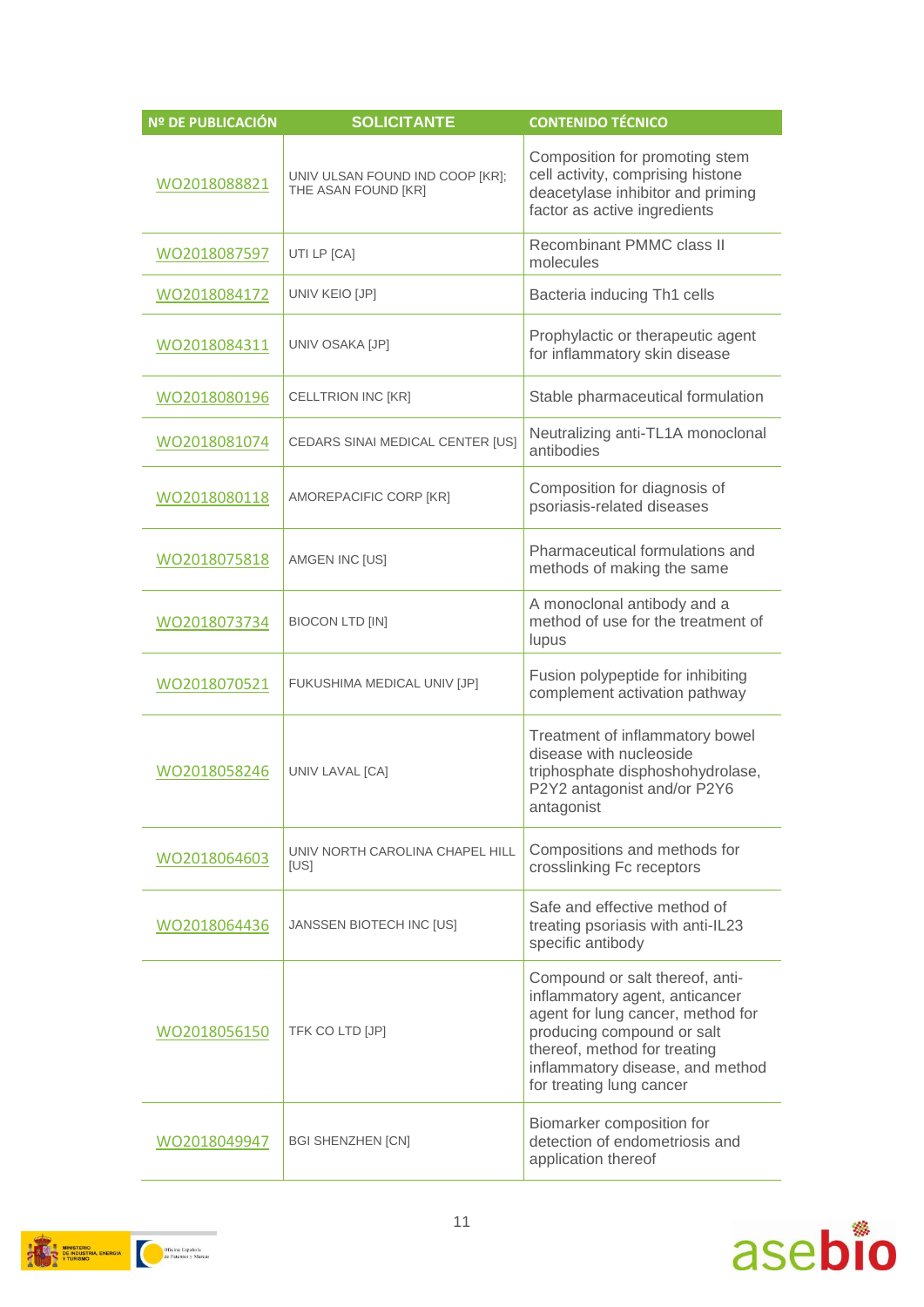| Nº DE PUBLICACIÓN | <b>SOLICITANTE</b>                                                                                                                                                      | <b>CONTENIDO TÉCNICO</b>                                                                                |
|-------------------|-------------------------------------------------------------------------------------------------------------------------------------------------------------------------|---------------------------------------------------------------------------------------------------------|
| WO2018048806      | <b>MAINLINE BIOSCIENCES [US]</b>                                                                                                                                        | CXCR4 antagonists and methods<br>of use                                                                 |
| WO2018049118      | <b>MASSACHUSETTS GEN HOSPITAL</b><br>[US]                                                                                                                               | Hsp fusion protein with anti-<br>chemorepellant agent for treatment<br>of cancer                        |
| WO2018087727      | NOVARTIS AG [CH]; SCOTTI CELESTE<br>[CH]; VOSTIAR IGOR [CH]                                                                                                             | Methods and compositions for<br>treatment of cartilage damage and<br>arthritis                          |
| WO2018091729      | ZAKL FARMACEUTYCZNE<br>POLPHARMA SA [PL]                                                                                                                                | Aqueous pharmaceutical<br>formulations                                                                  |
| WO2018071504      | BOEHRINGER INGELHEIM INT [DE]                                                                                                                                           | Methods of treating diseases with<br>IL-23a antibody                                                    |
| WO2018078162      | ARES TRADING SA [CH]                                                                                                                                                    | Liquid pharmaceutical composition                                                                       |
| WO2018047068      | UNIV DEGLI STUDI DI PADOVA [IT]                                                                                                                                         | Peptide for the differential diagnosis<br>of ulcerative colitis                                         |
| WO2018055237      | HUANG XIN [FI]; KANERVA PAEIVI [FI];<br>SALOVAARA HANNU [FI]; SONTAG<br>STROHM TUULA [FI]                                                                               | Reference material for gluten<br>determination and quantitation                                         |
| WO2018055388      | CHAIN BIOTECHNOLOGY LTD [GB]                                                                                                                                            | Compositions and uses thereof for<br>treating inflammatory diseases and<br>probiotic compositions       |
| WO2018060210      | ARES TRADING SA [CH]                                                                                                                                                    | Liquid pharmaceutical composition                                                                       |
| WO2018050833      | ABLYNX NV [BE]; VIB VZW [BE]; VRIJE<br>UNIV BRUSSEL [BE]                                                                                                                | Immunoglobulin single variable<br>domains directed against<br>macrophage migration inhibitory<br>factor |
| WO2018041989      | INSERM INSTITUT NATIONAL DE LA<br>SANTE ET DE LA RECH MEDICALE<br>[FR]; UNIV PARIS DESCARTES [FR];<br>ASSIST PUBLIQUE HOPITAUX DE<br>PARIS APHP [FR]; FOND IMAGINE [FR] | Methods for diagnosing and<br>treating refractory celiac disease<br>type 2                              |

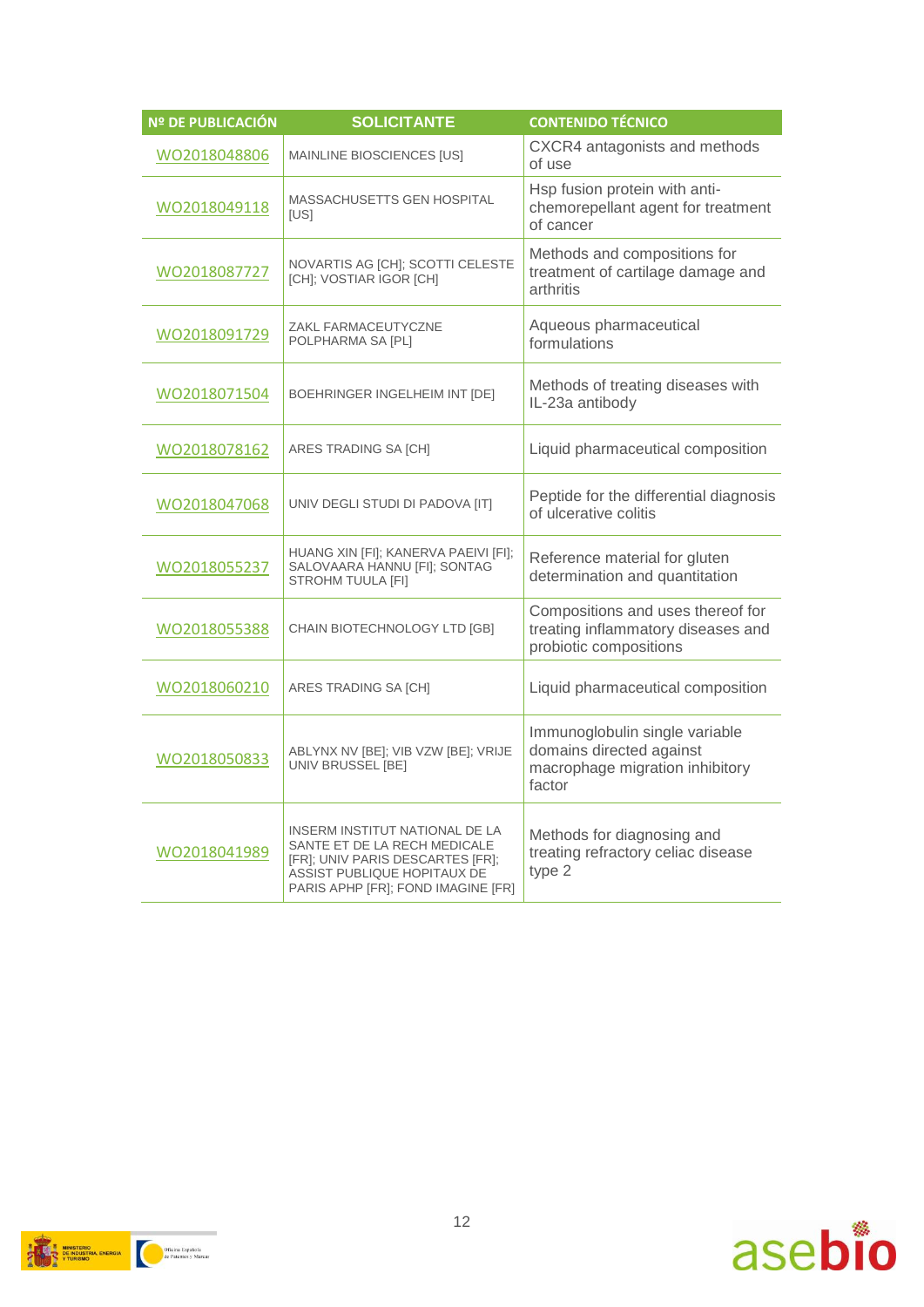# **Noticias**

#### SITUACIÓN Y TENDENCIAS DE LA BIOTECNOLOGÍA EN ESPAÑA: INFORME ASEBIO 2017

A continuación se muestran los datos más representativos de la biotecnología sanitaria extraídos del Informe ASEBIO 2017 sobre la situación y tendencias de la biotecnología en España.

En cuanto al censo de empresas biotech, se contabilizaron 651 en 2016, prácticamente sin variación respecto a las 654 del 2015.



#### Número de empresas biotech

Múmero de empresas biotech

En cuanto a los indicadores del impacto económico del sector se han estancado con respecto a los del año 2015:

- El Valor Añadido generado asciende al 0,2% del PIB para las empresas biotech. Datos que se mantienen igual con respecto al año previo.
- Teniendo en cuenta el impacto directo, indirecto e inducido, en términos de impacto económico sobre PIB, las biotech suponen el 0,7%. También se mantienen los datos del año anterior.
- La actividad de las empresas biotech suponen un impacto en términos de empleo del 0,6% del empleo total.
- Y por último, el impacto en términos de recaudación fiscal sobre PIB, en las empresas biotech supone el 0,2%.

|                          | 2015 | 216  |
|--------------------------|------|------|
| Valor añadido/PIB        | 0,2% | 0.2% |
| Empleo/Empleo Total      | 0,8% | 0,6& |
| Impacto<br>económico/PIB | 0,8% | 0.7% |
| Recaudación/PIB          | 0.3% | 0.2% |

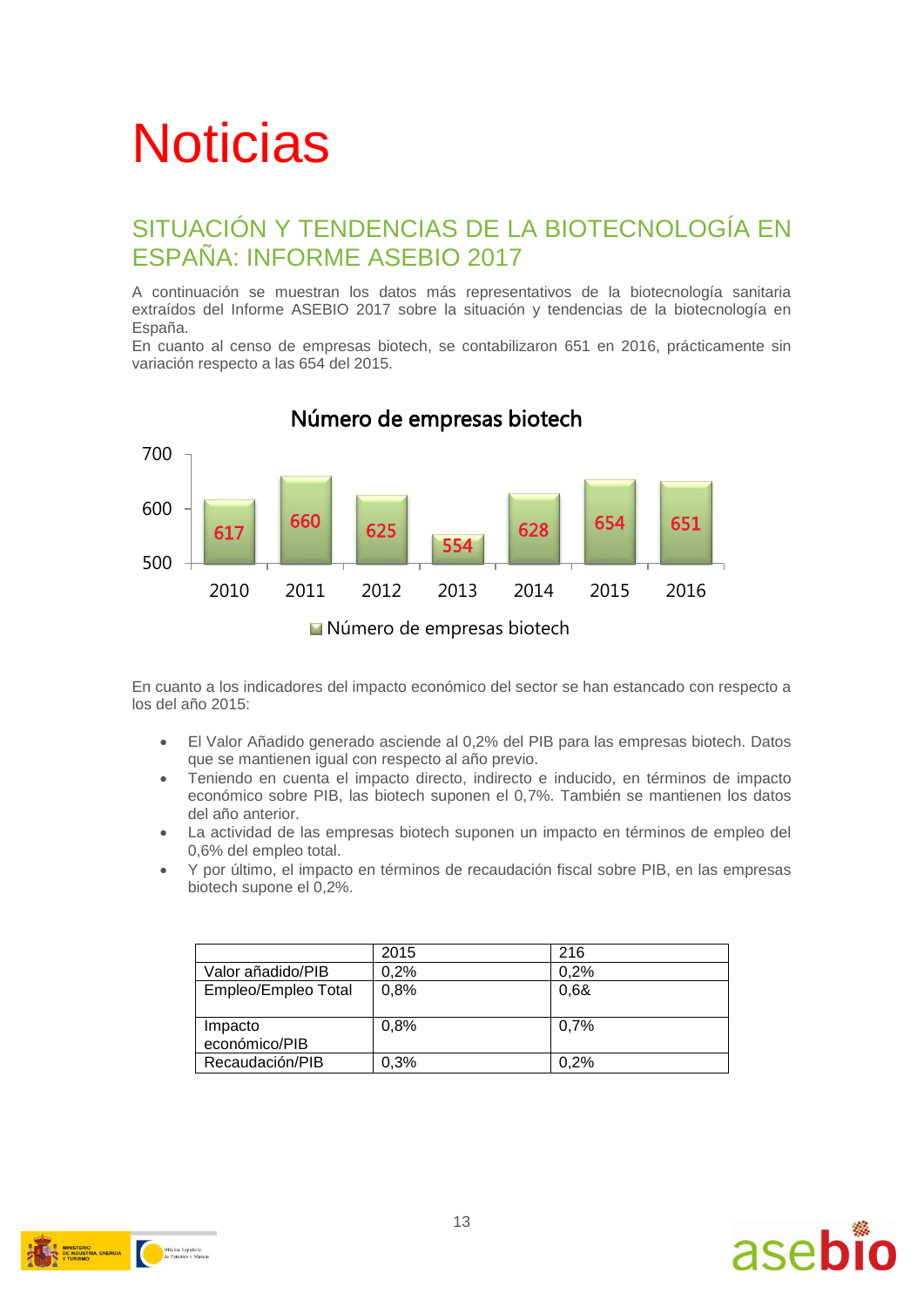En cuanto al área de actividad en biotecnología de estas compañías: El 66,8% están dedicadas al ámbito de la salud humana y el 20,8 a la salud animal y agricultura.



En cuanto a los lanzamientos de productos o servicios al mercado realizados por entidades asociadas a ASEBIO, en el año 2017 se han identificado 74 dentro del área de salud. 32 de ellos se tratan de Plataformas de investigación (Screening, Enabling Technologies, CRO, Drug Delivery), 22 son productos de diagnóstico y medicina personalizada, 12 se tratan de otras Tecnologías del ámbito sanitario (Medical Devices, Biomaterials & Tissue Therapy, 6 biomedicamentos y 2 bioproductos.





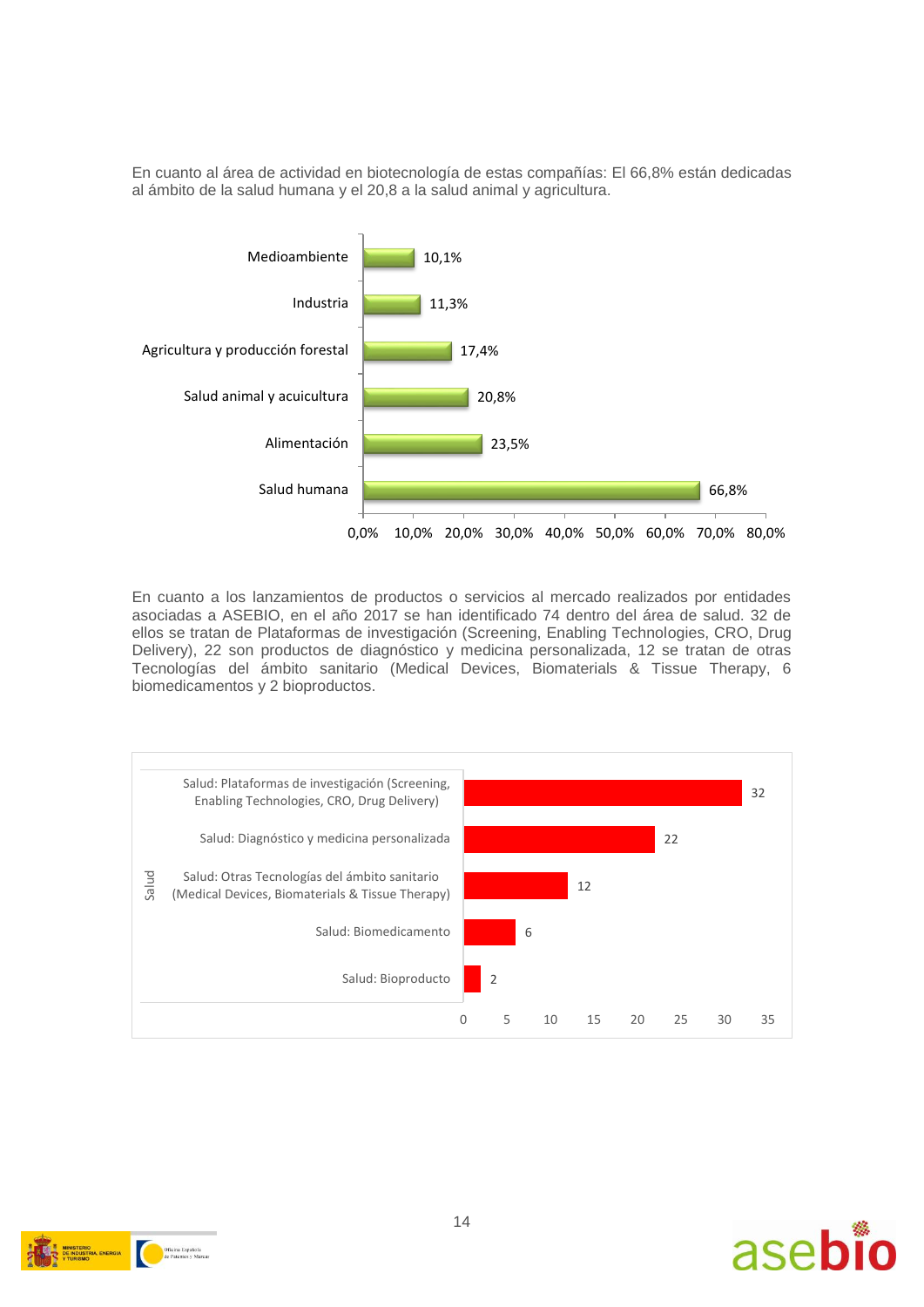### LA OEPM EN CIFRAS 2017

#### **Panorámica general de la situación actual y análisis de las tendencias evolutivas**

Se presenta el informe ["La OEPM en Cifras 2017"](http://www.oepm.es/export/sites/oepm/comun/documentos_relacionados/Publicaciones/Folletos/La_OEPM_en_Cifras_2017.pdf) y la ilustrativa infografía "Cifras OEPM 2017 [de un vistazo"](http://www.oepm.es/export/sites/oepm/comun/documentos_relacionados/Memorias_de_Actividades_y_Estadisticas/estadisticas/Infografias_2017.pdf) publicados recientemente por la OEPM, que proporcionan una panorámica general de la situación actual y un análisis de las tendencias evolutivas de las diferentes modalidades de Propiedad Industrial.

Además de datos de origen nacional, el folleto incluye datos sobre solicitudes internacionales de origen español mediante el sistema PCT, el sistema de Madrid (marca internacional) y el sistema de la Haya (diseño internacional), así como de solicitudes regionales de origen español, Patente Europea, Marca de la Unión Europea y Diseño Comunitario. Estos datos han sido recabados de las Bases de Datos de la OEPM, la Oficina Europea de Patentes (OEP), la Organización Mundial de la Propiedad Intelectual (OMPI) y la Oficina de Propiedad Intelectual de la Unión Europea (EUIPO, por sus siglas en inglés).

La información contenida en estos documentos puede ser utilizada libremente, siempre y cuando se cite a la OEPM como fuente de la misma. Para un análisis más detallado de las estadísticas de la OEPM os sugerimos consultar la sección [Estadísticas](http://www.oepm.es/es/sobre_oepm/actividades_estadisticas) de nuestra página web.



#### Solicitudes de las modalidades nacionales de Propiedad Industrial (P.I.)



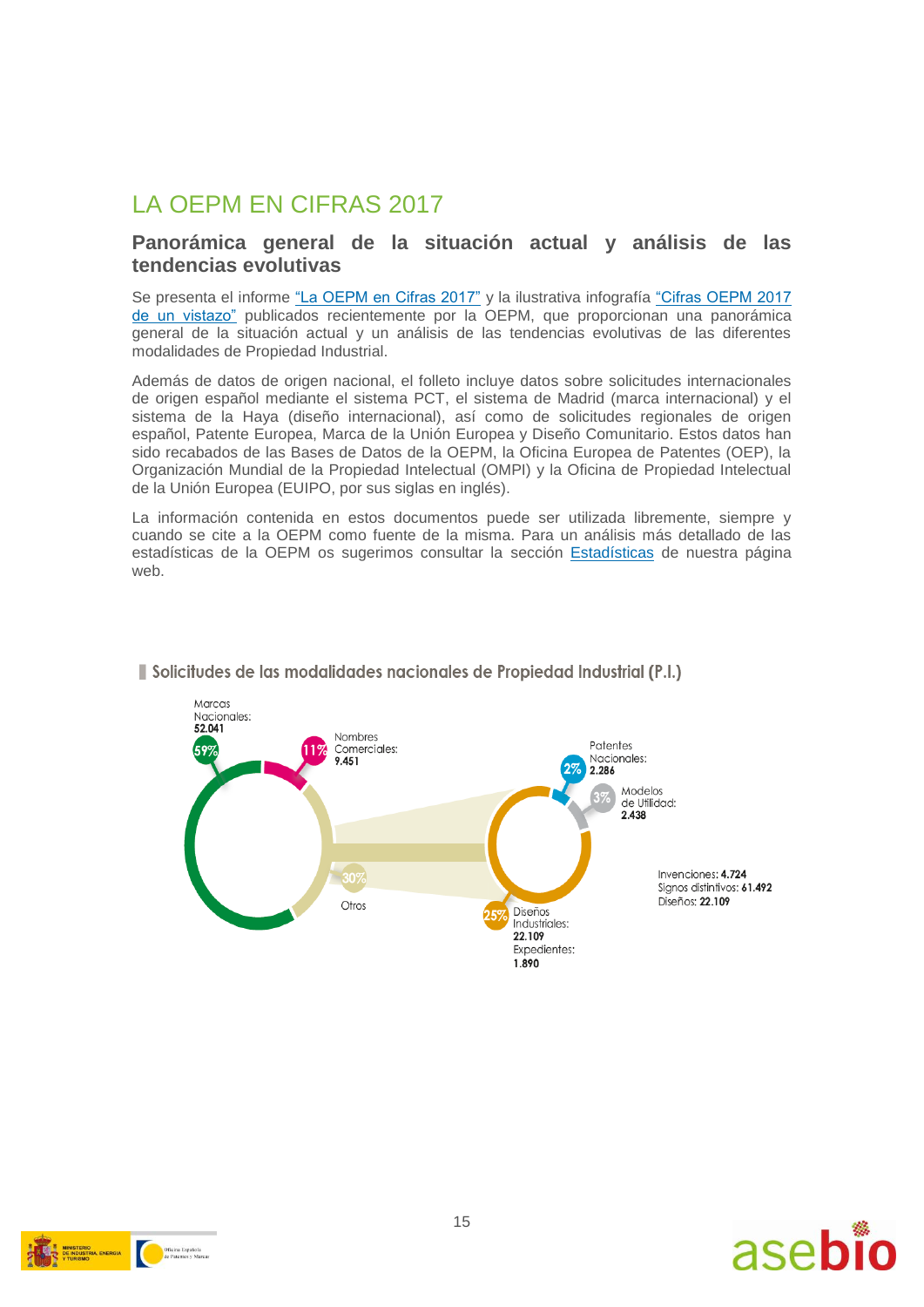#### DATOS DE SOLICITUDES DE PATENTES PRESENTADAS POR LAS UNIVERSIDADES ESPAÑOLAS Y POR EL CSIC

#### **En 2017 tanto por vía nacional como internacional**

Una de las tareas esenciales del Servicio de Estadísticas y Estudios de la OEPM es el seguimiento anual de las solicitudes y concesiones de los diferentes títulos de propiedad industrial. En este artículo nos centraremos en las **solicitudes de patente** vinculadas a centros académicos y de investigación, en concreto a las **universidades españolas** y al **Consejo Superior de** 



**Investigaciones Científicas (CSIC)**, que se han presentado en 2017 tanto por vía nacional como internacional.

Por lo que respecta a las **universidades**, las solicitudes presentadas **por vía nacional** en las que dichas entidades figuran como titular o cotitular con otros organismos o empresas ascendieron a **433**, en 366 de las cuales las universidades figuran como primer titular. Además, 2 expedientes procedentes de una solicitud internacional por vía PCT entraron en fase nacional. A **nivel internacional**, las universidades presentaron **213 solicitudes vía PCT**, siendo en 168 de ellas primer titular y compartiendo titularidad con otras universidades, organismos o empresas en las restantes.

En relación con el **CSIC**, las solicitudes presentadas por **vía nacional** en las que la entidad figura como titular o cotitular con otros organismos o empresas fueron **65**, en 44 de las cuales el CSIC figura como primer titular. A **nivel internacional**, el CSIC presentó **55 solicitudes vía PCT**, siendo en 42 de ellas primer titular y compartiendo titularidad con universidades, organismos y empresas en las restantes. Además, el CSIC presentó **24 solicitudes de Patente Europea**, lo que supone un notable incremento respecto al año anterior (de un 85%). De ellas, el CSIC figura como primer titular en 18 y comparte titularidad con universidades, organismo o empresas en las restantes.

A estas cifras habría que añadir las solicitudes de patente vía PCT o solicitudes de patente europea que ambas entidades hayan podido presentar directamente en las correspondientes oficinas internacionales (Oficina Internacional de la OMPI y Oficina Europea de Patentes respectivamente), ya que no son objeto del presente artículo.

A la luz de estos datos, podemos afirmar que la utilización por parte de los centros académicos y de investigación de los sistemas de protección industrial nacionales e internacionales está ganando relevancia, un hecho que dota de mayor solidez a la tarea investigadora e innovadora en nuestro país. Si deseas conocer todos los datos de estas entidades puedes consultarlos accediendo a los siguientes enlaces de nuestra web:

- [Solicitudes de Patentes nacionales presentadas o participadas por las Universidades](https://www.oepm.es/export/sites/oepm/comun/documentos_relacionados/Memorias_de_Actividades_y_Estadisticas/estudios_estadisticos/Solicitudes_Patentes_Nacionales_Universidades_2005_2017.pdf)  [españolas ante la OEPM 2005-2017](https://www.oepm.es/export/sites/oepm/comun/documentos_relacionados/Memorias_de_Actividades_y_Estadisticas/estudios_estadisticos/Solicitudes_Patentes_Nacionales_Universidades_2005_2017.pdf)
- [Solicitudes de Patentes vía PCT presentadas en la OEPM por Universidades en el período](http://www.oepm.es/export/sites/oepm/comun/documentos_relacionados/Noticias/2018/2018_05_14_Universidades_Solicitudes_PatentesPCT.pdf)  [2005-2017](http://www.oepm.es/export/sites/oepm/comun/documentos_relacionados/Noticias/2018/2018_05_14_Universidades_Solicitudes_PatentesPCT.pdf)
- [Solicitudes de Patentes Nacionales, Patentes vía PCT y Patentes Europeas presentadas o](https://www.oepm.es/export/sites/oepm/comun/documentos_relacionados/Memorias_de_Actividades_y_Estadisticas/estudios_estadisticos/Solicitudes_Patentes_Nacionales_CSIC_2012_2017.pdf)  [participadas por el CSIC durante el período 2012-2017](https://www.oepm.es/export/sites/oepm/comun/documentos_relacionados/Memorias_de_Actividades_y_Estadisticas/estudios_estadisticos/Solicitudes_Patentes_Nacionales_CSIC_2012_2017.pdf)